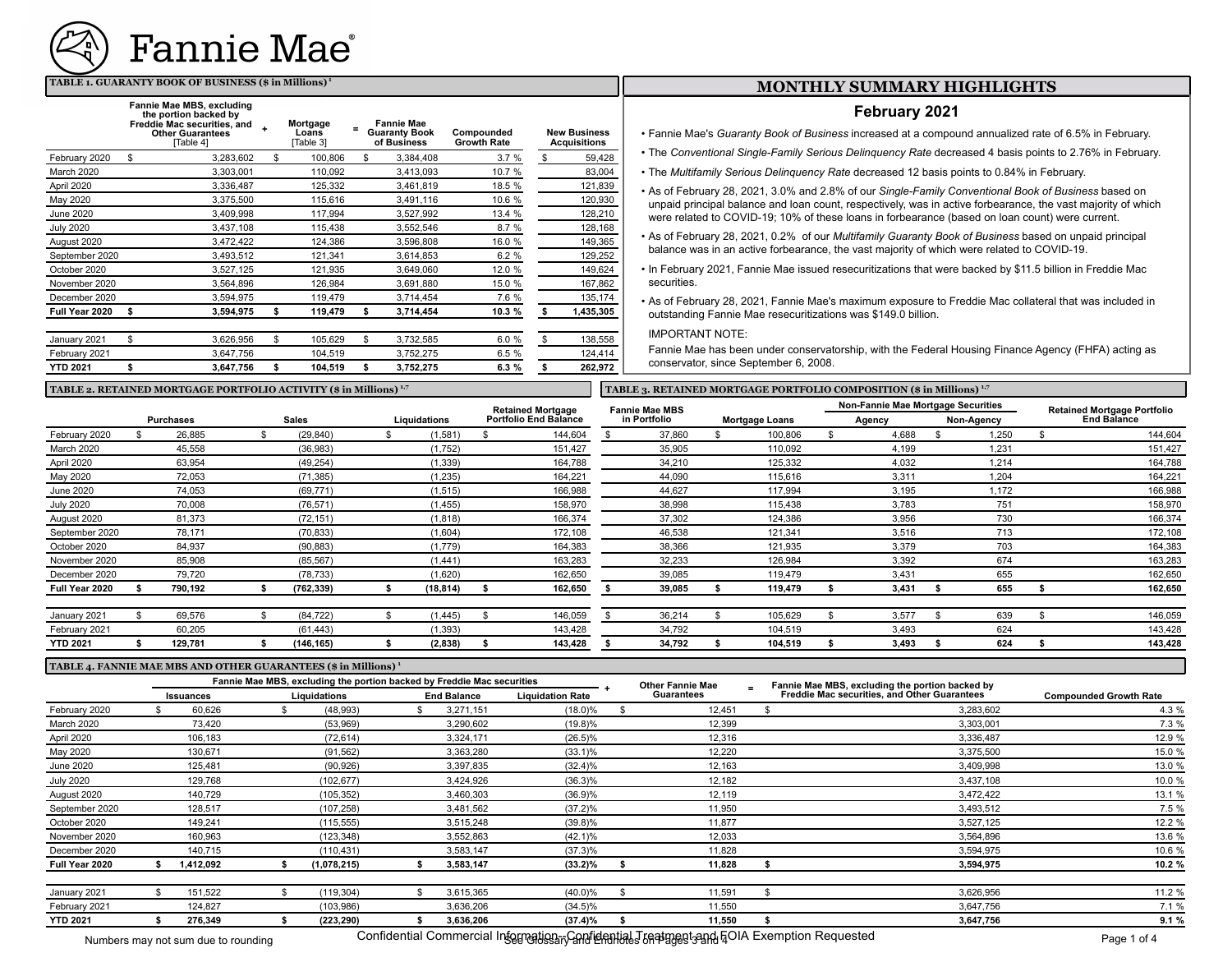| TABLE 5. OTHER INVESTMENTS (\$ in Millions) <sup>1</sup> |  |                                                | TABLE 6. DEBT ACTIVITY(\$ in Millions) <sup>2</sup> |                          |  |           |                                      |           |  |                            |  |                                        |  |                    |  |                                  |
|----------------------------------------------------------|--|------------------------------------------------|-----------------------------------------------------|--------------------------|--|-----------|--------------------------------------|-----------|--|----------------------------|--|----------------------------------------|--|--------------------|--|----------------------------------|
|                                                          |  |                                                |                                                     | <b>Original Maturity</b> |  |           |                                      |           |  | Original Maturity > 1 Year |  |                                        |  |                    |  |                                  |
|                                                          |  | <b>Other Investments</b><br><b>End Balance</b> | < 1 Year<br><b>End Balance</b>                      |                          |  | Issuances | <b>Maturities and</b><br>Redemptions |           |  | <b>Repurchases</b>         |  | <b>Foreign Exchange</b><br>Adjustments |  | <b>End Balance</b> |  | <b>Total Debt</b><br>Outstanding |
| February 2020                                            |  | 77,428                                         |                                                     | 24,862                   |  | 2,045     |                                      | (5,942)   |  |                            |  | (13)                                   |  | 147,486            |  | 172,348                          |
| March 2020                                               |  | 132,137                                        |                                                     | 58,398                   |  | 32,113    |                                      | (8, 835)  |  | (67)                       |  | (14)                                   |  | 170,683            |  | 229,081                          |
| April 2020                                               |  | 162,468                                        |                                                     | 55,423                   |  | 45,502    |                                      | (8,601)   |  | —                          |  |                                        |  | 207,590            |  | 263,013                          |
| May 2020                                                 |  | 168,413                                        |                                                     | 48,851                   |  | 20,490    |                                      | (5,067)   |  |                            |  | (9)                                    |  | 223,004            |  | 271,855                          |
| <b>June 2020</b>                                         |  | 175,364                                        |                                                     | 42,266                   |  | 16,921    |                                      | (6, 131)  |  |                            |  | $\mathcal{D}$                          |  | 233,796            |  | 276,062                          |
| <b>July 2020</b>                                         |  | 188,765                                        |                                                     | 36,078                   |  | 19,869    |                                      | (8, 357)  |  |                            |  | 24                                     |  | 245,332            |  | 281,410                          |
| August 2020                                              |  | 196,240                                        |                                                     | 28,928                   |  | 23,620    |                                      | (3,500)   |  |                            |  | 10                                     |  | 265,462            |  | 294,390                          |
| September 2020                                           |  | 185,582                                        |                                                     | 23,529                   |  | 2,379     |                                      | (1, 263)  |  | (193)                      |  | (16)                                   |  | 266,369            |  | 289,898                          |
| October 2020                                             |  | 189,929                                        |                                                     | 14,651                   |  | 9,395     |                                      | (8,801)   |  | (865)                      |  |                                        |  | 266,099            |  | 280,750                          |
| November 2020                                            |  | 193,630                                        |                                                     | 14,615                   |  | 12,745    |                                      | (4,800)   |  | (211)                      |  | 13                                     |  | 273,846            |  | 288,461                          |
| December 2020                                            |  | 196,599                                        |                                                     | 12,226                   |  | 8,290     |                                      | (4, 313)  |  | (42)                       |  | 12                                     |  | 277,793            |  | 290,019                          |
| Full Year 2020                                           |  | 196,599                                        |                                                     | 12,226                   |  | 198,529   |                                      | (74, 931) |  | (1, 378)                   |  | 14                                     |  | 277,793            |  | 290,019                          |
| January 2021                                             |  | 203,685                                        |                                                     | 11,290                   |  | 2,815     |                                      | (3,970)   |  |                            |  |                                        |  | 276,639            |  | 287,929                          |
| February 2021                                            |  | 208,736                                        |                                                     | 10,521                   |  | -         |                                      | (3,753)   |  |                            |  |                                        |  | 272,894            |  | 283,415                          |
| <b>YTD 2021</b>                                          |  | 208,736                                        |                                                     | 10,521                   |  | 2,815     |                                      | (7, 723)  |  |                            |  |                                        |  | 272,894            |  | 283,415                          |

**TABLE 7. SERIOUS DELINQUENCY RATES**

|                                     |                               |                             |             |         |                   | <b>Credit Enhanced</b> |                       |         |                                 |
|-------------------------------------|-------------------------------|-----------------------------|-------------|---------|-------------------|------------------------|-----------------------|---------|---------------------------------|
|                                     |                               | Vintage by Origination Year |             |         | <b>Non-Credit</b> | <b>Primary MI and</b>  | <b>Credit Risk</b>    |         |                                 |
|                                     | 2005 - 2008<br>2004 and Prior |                             | 2009 - 2021 | Overall | <b>Enhanced</b>   | Other <sup>4</sup>     | Transfer <sup>5</sup> | Overall | <b>Multifamily</b> <sup>6</sup> |
| February 2020                       | 2.46 %                        | 4.07 %                      | 0.35%       | 0.65 %  | 0.78%             | 0.95 %                 | 0.28%                 | 0.65 %  | 0.07 %                          |
| March 2020                          | 2.48 %                        | 4.11 %                      | 0.35%       | 0.66%   | 0.77%             | 0.95 %                 | 0.29%                 | 0.66 %  | 0.05%                           |
| April 2020                          | 2.64 %                        | 4.41 %                      | 0.38%       | 0.70 %  | 0.81%             | 1.01 %                 | 0.33%                 | 0.70 %  | 0.06 %                          |
| May 2020                            | 3.09 %                        | 5.22 %                      | 0.53%       | 0.89%   | 0.98 %            | 1.30 %                 | 0.52%                 | 0.89%   | 0.47%                           |
| June 2020                           | 5.00 %                        | 8.37 %                      | 2.21%       | 2.65 %  | 2.37 %            | 3.85 %                 | 2.78 %                | 2.65 %  | 1.00 %                          |
| <b>July 2020</b>                    | 5.57 %                        | 9.36 %                      | 2.79 %      | 3.24%   | 2.82 %            | 4.71 %                 | 3.62 %                | 3.24%   | 1.25 %                          |
| August 2020                         | 5.79 %                        | 9.74 %                      | 2.86 %      | 3.32%   | 2.85 %            | 4.87 %                 | 3.84%                 | 3.32 %  | 1.20 %                          |
| September 2020                      | 5.81 %                        | 9.84 %                      | 2.74 %      | 3.20 %  | 2.73 %            | 4.73 %                 | 3.79 %                | 3.20 %  | 1.12 %                          |
| October 2020                        | 5.82 %                        | 9.84 %                      | 2.57 %      | 3.05%   | 2.57 %            | 4.54 %                 | 3.67 %                | 3.05 %  | 1.13 %                          |
| November 2020                       | 5.87 %                        | 10.00 %                     | 2.48 %      | 2.96 %  | 2.47 %            | 4.46 %                 | 3.70 %                | 2.96 %  | 1.03 %                          |
| December 2020                       | 5.88 %                        | 9.98 %                      | 2.39 %      | 2.87 %  | 2.36 %            | 4.36 %                 | 3.69 %                | 2.87 %  | 0.98 %                          |
| January 2021                        | 5.87 %                        | 9.98 %                      | 2.32%       | 2.80 %  | 2.28 %            | 4.29 %                 | 3.71%                 | 2.80 %  | 0.96 %                          |
| February 2021                       | 5.90 %                        | 10.01 %                     | 2.29 %      | 2.76 %  | 2.23 %            | 4.30 %                 | 3.77%                 | 2.76 %  | 0.84 %                          |
| February 2021 % of Book Outstanding | 2%                            | 2%                          | 96 %        |         | 61 %              | 21 %                   | 27 %                  |         |                                 |

**Conventional Single-Family<sup>3</sup>**

| <b>Table 8. INTEREST RATE RISK DISCLOSURES</b> |                                                  |    |                   |                     |  |  |  |  |
|------------------------------------------------|--------------------------------------------------|----|-------------------|---------------------|--|--|--|--|
|                                                | <b>Market Value Sensitivity (\$ in Millions)</b> |    |                   |                     |  |  |  |  |
|                                                | <b>Rate Level</b>                                |    | <b>Rate Slope</b> | <b>Duration Gap</b> |  |  |  |  |
|                                                | Shock (50 bp)                                    |    | Shock (25 bp)     | (in years)          |  |  |  |  |
| February 2020                                  | \$<br>(22)                                       | \$ | (19)              | (0.03)              |  |  |  |  |
| March 2020                                     | (61)                                             |    | (23)              | 0.01                |  |  |  |  |
| April 2020                                     | (42)                                             |    | (22)              |                     |  |  |  |  |
| May 2020                                       | (49)                                             |    | (24)              | (0.01)              |  |  |  |  |
| <b>June 2020</b>                               | (49)                                             |    | (25)              | (0.02)              |  |  |  |  |
| <b>July 2020</b>                               | (29)                                             |    | (21)              | (0.01)              |  |  |  |  |
| August 2020                                    |                                                  |    | (19)              | (0.01)              |  |  |  |  |
| September 2020                                 | (24)                                             |    | (25)              | 0.04                |  |  |  |  |
| October 2020                                   |                                                  |    | (45)              |                     |  |  |  |  |
| November 2020                                  | (43)                                             |    | (35)              | 0.02                |  |  |  |  |
| December 2020                                  | (93)                                             |    | (16)              | 0.03                |  |  |  |  |
| Full Year 2020                                 | (36)                                             |    | (24)              |                     |  |  |  |  |
| January 2021                                   | \$<br>(75)                                       | \$ | (10)              | 0.02                |  |  |  |  |
| February 2021                                  | (78)                                             |    | (11)              | 0.01                |  |  |  |  |
| <b>YTD 2021</b>                                | \$<br>(76)                                       | \$ | (10)              |                     |  |  |  |  |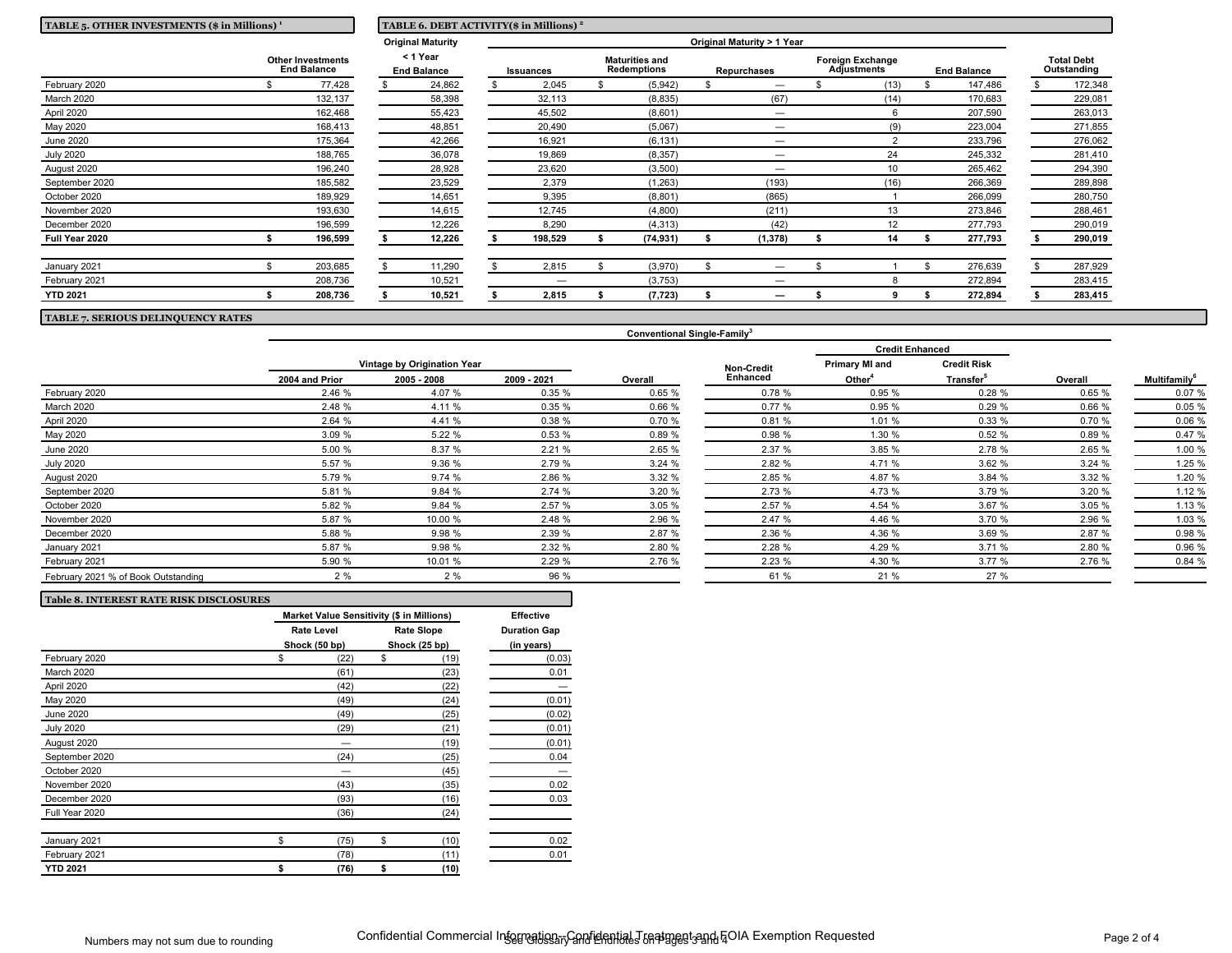# **GLOSSARY & OTHER INFORMATION**

## **General**

Fannie Mae's maximum exposure to Freddie Mac collateral. Fannie Mae and Freddie Mac began issuing uniform mortgage-backed securities ("UMBS") in June 2019. Fannie Mae also began issuing commingled resecuritizations backed in whole or in part by Freddie Mac securities. Fannie Mae excludes the portion of Fannie Mae MBS outstanding ultimately backed by Freddie Mac securities from its guaranty book of business and reports its maximum exposure to Freddie Mac collateral in its Monthly Summary Highlights. This amount represents the maximum amount of Freddie Mac securities that Fannie Mae guarantees.

Risk Disclosures. In addition to the interest rate risk disclosures provided in Table 8, Fannie Mae's most recent available information relating to debt, liquidity management and credit risk is included in its most recent Form 10-K or Form 10-Q filed with the Securities and Exchange Commission.

**Compounded Growth Rate.** Monthly growth rates are compounded to provide an annualized growth rate.

## **Table 1**

Guaranty Book of Business. Consists of (1) Fannie Mae MBS outstanding (excluding the portions of any structured securities Fannie Mae issues that are backed by Freddie Mac securities). (2) other credit enhancements that Fannie Mae provides on mortgage assets, and (3) mortgage loans of Fannie Mae held in its retained mortgage portfolio.

New Business Acquisitions. Single-family and multifamily mortgage loans purchased during the period and single-family and multifamily mortgage loans underlying Fannie Mae MBS issued pursuant to lender swaps.

## **Table 2**

Retained Mortgage Portfolio Activity. Ending balance represents the unpaid principal balance ("UPB") of Fannie Mae's retained mortgage portfolio. Excludes certain matched trades and certain early funding activities.

**Purchases.** Acquisition of mortgage loans and mortgage securities for the retained mortgage portfolio.

**Sales.** Sales of mortgage securities and mortgage loans from the retained mortgage portfolio.

Liquidations. Represents the total amount of repayments, curtailments, payoffs, and foreclosures on mortgage loans and mortgages underlying securities held in the retained mortgage portfolio.

#### **Table 3**

**Retained Mortgage Portfolio Composition.** Shows the primary components of Fannie Mae's retained mortgage portfolio.

**Fannie Mae MBS in portfolio.** Includes Fannie Mae commingled securities, which may be backed in whole or in part by Freddie Mac securities.

Non-Fannie Mae Agency Securities. Represents mortgage-related securities issued by Freddie Mac and Ginnie Mae. May include commingled Freddie Mac securities backed in whole or in part by Fannie Mae MBS.

#### **Table 4**

**Fannie Mae MBS, excluding the portion backed by Freddie Mac securities.** Includes Fannie Mae MBS, private-label wraps, whole loan real estate mortgage investment conduit securities (REMICs), and Ginnie Mae wraps. If an MBS has been resecuritized into another MBS, the principal amount is only included once in this total. When Fannie Mae resecuritizes Freddie Mac securities in a Fannie Mae structured security, Fannie Mae reports the additive portion of the Freddie Mac securities that Fannie Mae guarantees in the Monthly Summary Highlights.

Issuances. Represents the total amount of Fannie Mae MBS created during the month, including lender-originated issues and Fannie Mae MBS created from mortgage loans previously held in Fannie Mae's portfolio. Fannie Mae MBS may be held in portfolio after their creation.

Liquidations. Represents the total amount of repayments, curtailments, payoffs, and foreclosures on mortgages underlying Fannie Mae MBS, including Fannie Mae MBS held in the retained mortgage portfolio.

**Liquidation Rate.** The liquidation rate is calculated as liquidations divided by the prior period ending balance of total Fannie Mae MBS, annualized.

**Other Fannie Mae Guarantees.** Outstanding balance of Fannie Mae guaranty arrangements that are not Fannie Mae MBS. This primarily includes long-term standby commitments Fannie Mae has issued and credit enhancements it has provided.

#### **Table 5**

**Other Investments.** Primarily consists of cash and readily marketable instruments such as certificates of deposit, federal funds sold, securities purchased under agreements to resell and Treasury bills.

## **Table 6**

Debt Activity. Debt is classified in the table based on its original maturity. For debt with an original term of more than one year, the portion of that long-term debt that is due within one year is not reclassified to "Original Maturity < 1 Year." For more information about Fannie Mae's debt activity, please visit [www.](http://www.fanniemae.com/debtreports)fanniemae.com/debtreports.

#### **Table 7**

Serious Delinguency Rates. A measure of credit performance and indicator of potential future defaults for the single-family and multifamily quaranty books. Single-family seriously delinquent loans are three months or more past due or in the foreclosure process. Multifamily seriously delinquent loans are 60 days or more past due. We report loans receiving payment forbearance as delinquent according to the contractual terms of the loan. Fannie Mae includes in its single-family delinguency rate conventional single-family loans that it owns and that back Fannie Mae MBS and excludes Freddie Macacquired mortgage loans underlying Freddie Mac securities that Fannie Mae has resecuritized.